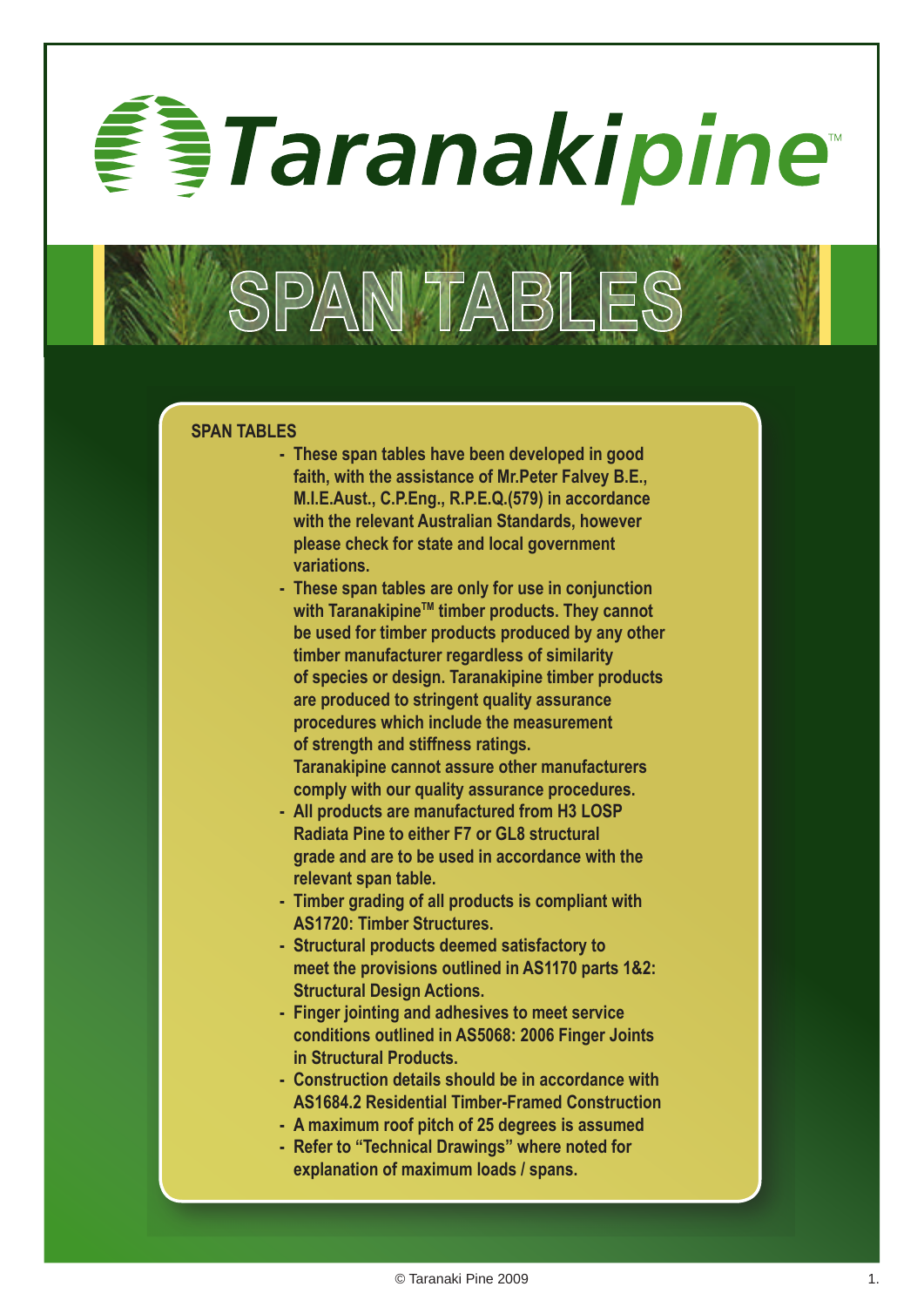18.06.2009

Peter Falvey Beter Fair<sub>C, R.P.E.Q. (579)</sub><br>B.E., M.I.E.Aust., C.P.Eng., R.P.E.Q. (579) B.E., M.I.E. Aust., C.P. Eng., N.P. 2331)<br>Wongawallen Road, (P.O. Box 31)<br>Wongawaights Old 4271.

Wongawallen Road,<br>Eagle Heights. Qld 4271. Phone (07) 55451554 Phone (07) 55453998<br>Fax: (070 55453998 Australia ax (070 55455556<br>Mob 0408 783 193

ABN-80009751704

Mr. Dave Airey Taranakipine P. O. Box 7145 Fitzroy Fitzroy<br>New Plymouth 4341 New Zealand

The TARANAKIPINE SPAN TABLES attached for -F7 grade timber structural<br>The TARANAKIPINE SPAN TABLES attached for -F7 grade timber structural<br>the requirements of The TARANAKIPINE SPAN TABLES attached for -F7 grade timber structural<br>fingerjointed members and GL 8 members have been examined and are considered to<br>fingerjointed members and GL 8 members have been examined and are consid The TARANAKIPINE SPART 12<br>fingerjointed members and GL 8 members have been examined.<br>the structurally satisfactory and able to meet the requirements of<br>be structurally satisfactory and able to meet the requirements of fingerjointed members<br>be structurally satisfactory and able to meet the requirements<br>A.S. 1170 Pts 1 and 2.2002 Structural Design Actions.<br>A.S. 1170 Pts 1 and 2.2002 Structural to standard H3 and graded to A.S.1720.2-2006<br>and graded to A.S.1720.2-2006. be structurally satisfactory<br>A.S. 1170 Pts 1 and 2.2002 Structural Design Actions.<br>A.S. 1170 Pts 1 and 2.2002 Structural Design Actions.<br>All timber is to be L.O.S.P. treated to standard H3 and graded to A.S. 5069-2006.<br>All be structurally salisfied 2.2002 Structural Design Accord<br>A.S. 1170 Pts 1 and 2.2002 Structural Design Accord<br>All timber is to be L.O.S.P. treated to standard H3<br>All timber is to be L.O.S.P. treated to standard H3

All timber is to be Economet the requirements of Atlantic Construction.<br>A maximum roof pitch of 25 degrees is assumed.<br>Construction details should be in accordance with A.S.1684 Residential Timber<br>Construction details shou All timber is to be<br>with finger jointing to meet the requirements of with<br>A maximum roof pitch of 25 degrees is assumed.<br>A maximum roof pitch of 25 degrees is assumed.

A maximum root pitch<br>Construction details should be in accordance with result of the relevant Workplace<br>Framed Construction.<br>All construction methods shall meet the requirements of the relevant Workplace Construction definition.

All construction memories.<br>Health and Safety Authorities.

P. J. FALVEY. R.P.E.Q. 579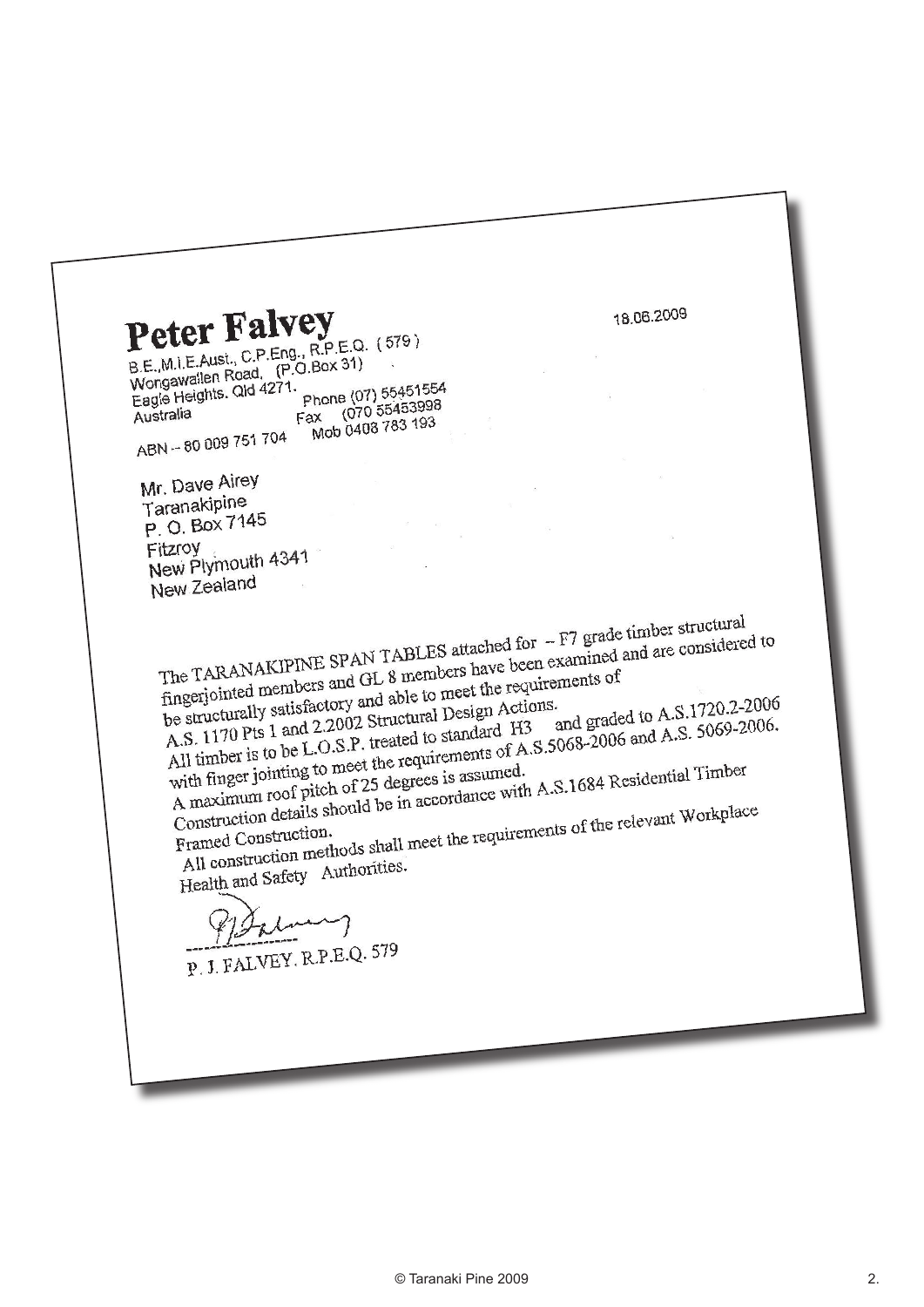# **F7 RAFTERS - 30mm**

|                                     | N1/N2 WIND - SHEET ROOF |                          |  |  |  |  |  |  |  |
|-------------------------------------|-------------------------|--------------------------|--|--|--|--|--|--|--|
| <b>MAXIMUM RAFTER SPAN F7</b>       |                         |                          |  |  |  |  |  |  |  |
| <b>N1 WIND</b><br><b>SHEET ROOF</b> |                         |                          |  |  |  |  |  |  |  |
| <b>N2 WIND</b>                      | <b>SPACING (mm)</b>     |                          |  |  |  |  |  |  |  |
| <b>Rafter Size</b>                  | 600                     | 760 900 1000 1200        |  |  |  |  |  |  |  |
| 66 x 30                             |                         | 1400 1300 1200 1200 1100 |  |  |  |  |  |  |  |
| $90 \times 30$                      |                         | 1900 1800 1700 1600 1500 |  |  |  |  |  |  |  |
| 138 x 30                            |                         | 2900 2700 2600 2500 2350 |  |  |  |  |  |  |  |
| 185 x 30                            |                         | 3600 3400 3150 2950 2700 |  |  |  |  |  |  |  |

| <b>N5 WIND - SHEET ROOF</b>   |      |                     |                     |      |      |  |  |  |
|-------------------------------|------|---------------------|---------------------|------|------|--|--|--|
| <b>MAXIMUM RAFTER SPAN F7</b> |      |                     |                     |      |      |  |  |  |
| <b>SHEET ROOF</b>             |      |                     |                     |      |      |  |  |  |
| <b>N5 WIND</b>                |      | <b>SPACING (mm)</b> |                     |      |      |  |  |  |
| <b>Rafter Size</b>            | 600  | 760                 | 900                 | 1000 | 1200 |  |  |  |
| 66 x 30                       | 850  | 750                 | 700                 | 700  | 600  |  |  |  |
| $90 \times 30$                | 1200 | 1050                | 1000                | 900  | 850  |  |  |  |
| 138 x 30                      | 1700 | 1550                | 1400                | 1300 | 1200 |  |  |  |
| 185 x 30                      | 2000 | 1750                | 1600                | 1550 | 1400 |  |  |  |
| 230 x 30                      |      |                     | 2000 1800 1600 1550 |      | 1400 |  |  |  |

# **F7 RAFTERS - 42mm**

| <b>N1/N2 WIND - SHEET ROOF</b>      |      |           |                     |      |      |  |  |  |
|-------------------------------------|------|-----------|---------------------|------|------|--|--|--|
| <b>MAXIMUM RAFTER SPAN F7</b>       |      |           |                     |      |      |  |  |  |
| <b>N1 WIND</b><br><b>SHEET ROOF</b> |      |           |                     |      |      |  |  |  |
| <b>N2 WIND</b>                      |      |           | <b>SPACING (mm)</b> |      |      |  |  |  |
| <b>Rafter Size</b>                  | 600  | 760       | 900                 | 1000 | 1200 |  |  |  |
| 66 x 42                             | 1650 |           | 1630 1540 1480      |      | 1370 |  |  |  |
| $90 \times 42$                      | 2400 | 2220      | 2100                | 2020 | 1900 |  |  |  |
| 138 x 42                            | 3680 | 3400<br>Ì | 3210                | 3100 | 2920 |  |  |  |
| 185 x 42                            | 4590 | 4320      | 4140                | 4040 | 3860 |  |  |  |
| $230 \times 42$                     | 5400 | 5090      | 4880                | 4750 | 4540 |  |  |  |
| 280 x 42                            | 6260 | 5900      | 5650                | 5510 | 5260 |  |  |  |

| <b>N5 WIND - SHEET ROOF</b>   |                     |                |                   |           |      |  |  |  |
|-------------------------------|---------------------|----------------|-------------------|-----------|------|--|--|--|
| <b>MAXIMUM RAFTER SPAN F7</b> |                     |                |                   |           |      |  |  |  |
|                               |                     |                | <b>SHEET ROOF</b> |           |      |  |  |  |
| <b>N5 WIND</b>                | <b>SPACING (mm)</b> |                |                   |           |      |  |  |  |
| <b>Rafter Size</b>            | 600                 | 760            | 900               | 1000 1200 |      |  |  |  |
| 66 x 42                       | 1170                |                | 1040 960          | ਂ 910     | 830  |  |  |  |
| $90 \times 42$                | 1620                | 1420 1300 1240 |                   |           | 1130 |  |  |  |
| 138 x 42                      | 2480                | 2250 2020      |                   | 1900<br>t | 1730 |  |  |  |
| 185 x 42                      | 3260                | 2840           | : 2560            | : 2390    | 2150 |  |  |  |
| $230 \times 42$               | 3680                | 3220           | ି 2910            | 2720 2420 |      |  |  |  |
| 280 x 42                      | 3900                | 3410 3090      |                   | 2890      | 2570 |  |  |  |

|                    |                               | <b>N3 WIND - SHEET ROOF</b> |                     |                             |  |                    |                     |     | <b>N4 WIND - SHEET</b>       |     |
|--------------------|-------------------------------|-----------------------------|---------------------|-----------------------------|--|--------------------|---------------------|-----|------------------------------|-----|
|                    | <b>MAXIMUM RAFTER SPAN F7</b> |                             |                     |                             |  |                    |                     |     | <b>MAXIMUM RAFTER SPAN F</b> |     |
| <b>SHEET ROOF</b>  |                               |                             |                     |                             |  | <b>SHEET ROOF</b>  |                     |     |                              |     |
| <b>N3 WIND</b>     |                               |                             | <b>SPACING (mm)</b> |                             |  | <b>N4 WIND</b>     | <b>SPACING (mm)</b> |     |                              |     |
| <b>Rafter Size</b> | 600                           | 760                         |                     | $\frac{1}{2}$ 900 1000 1200 |  | <b>Rafter Size</b> | 600                 | 760 | 900                          | 10  |
| 66 x 30            |                               | 1250 1150 1050 1000 950     |                     |                             |  | 66 x 30            | 1050 : 950          |     | 850                          | 80  |
| $90 \times 30$     |                               | 1650 1550 1550 1400 1300    |                     |                             |  | $90 \times 30$     |                     |     | 1450 1300 1200               | 11( |
| 138 x 30           |                               | 2600 2300 2150 2000 1800    |                     |                             |  | 138 x 30           |                     |     | 2150 1900 1700               | 160 |
| 185 x 30           |                               | 3000 2650 2450 2350 2150    |                     |                             |  | 185 x 30           |                     |     | 2400 2200 1950 18            |     |
| $230 \times 30$    |                               | 3050 2650 2450 2350 2150    |                     |                             |  | $230 \times 30$    |                     |     | 2450 2200 2000 190           |     |
|                    |                               |                             |                     |                             |  |                    |                     |     |                              |     |

| טט ג טט                       |                     |           | <b>UUUU EUUU EHUU EUUU ETUU</b> |      |      |  |  |  |
|-------------------------------|---------------------|-----------|---------------------------------|------|------|--|--|--|
|                               |                     |           |                                 |      |      |  |  |  |
| <b>N6 WIND - SHEET ROOF</b>   |                     |           |                                 |      |      |  |  |  |
| <b>MAXIMUM RAFTER SPAN F7</b> |                     |           |                                 |      |      |  |  |  |
|                               |                     |           |                                 |      |      |  |  |  |
|                               |                     |           | <b>SHEET ROOF</b>               |      |      |  |  |  |
| N6 WIND                       | <b>SPACING (mm)</b> |           |                                 |      |      |  |  |  |
| after Size                    | 600                 | 760       | 900                             | 1000 | 1200 |  |  |  |
| 66 x 30                       | 700                 | 650       | 600                             | 550  | 500  |  |  |  |
| 90 x 30                       | 1050                | 900       | 800                             | 750  | 750  |  |  |  |
| 38 x 30                       | 1450                | 1300      | 1200                            | 1150 | 1050 |  |  |  |
| 85 x 30                       | 1700                | 1500<br>Í | 1350                            | 1350 | 1200 |  |  |  |
| 230 x 30                      |                     | 1700 1550 | 1400                            | 1350 | 1200 |  |  |  |

| <b>N4 WIND - SHEET ROOF</b>   |                     |      |      |      |           |  |  |  |  |
|-------------------------------|---------------------|------|------|------|-----------|--|--|--|--|
| <b>MAXIMUM RAFTER SPAN F7</b> |                     |      |      |      |           |  |  |  |  |
| <b>SHEET ROOF</b>             |                     |      |      |      |           |  |  |  |  |
| <b>N4 WIND</b>                | <b>SPACING (mm)</b> |      |      |      |           |  |  |  |  |
| <b>Rafter Size</b>            | 600                 | 760  | 900  | 1000 | 1200      |  |  |  |  |
| 66 x 30                       | 1050                | 950  | 850  | 800  | 700       |  |  |  |  |
| $90 \times 30$                | 1450                | 1300 | 1200 | 1100 | 1000      |  |  |  |  |
| 138 x 30                      | 2150                | 1900 | 1700 | 1600 | 1500      |  |  |  |  |
| 185 x 30                      | 2400                | 2200 | 1950 | 1850 | 1700      |  |  |  |  |
| 230 x 30                      | 2450                | 2200 | 2000 |      | 1900 1750 |  |  |  |  |

| <b>MAXIMUM RAFTER SPAN F7</b> |                     |      |                   |      |      |  |  |  |  |
|-------------------------------|---------------------|------|-------------------|------|------|--|--|--|--|
|                               |                     |      | <b>SHEET ROOF</b> |      |      |  |  |  |  |
| <b>N6 WIND</b>                | <b>SPACING (mm)</b> |      |                   |      |      |  |  |  |  |
| <b>Rafter Size</b>            | 600                 | 760  | 900               | 1000 | 1200 |  |  |  |  |
| 66 x 30                       | 700                 | 650  | 600               | 550  | 500  |  |  |  |  |
| $90 \times 30$                | 1050                | 900  | 800               | 750  | 750  |  |  |  |  |
| 138 x 30                      | 1450                | 1300 | 1200              | 1150 | 1050 |  |  |  |  |
| 185 x 30                      | 1700                | 1500 | 1350              | 1350 | 1200 |  |  |  |  |
| 230 x 30                      | 1700 1550           |      | 1400              | 1350 | 1200 |  |  |  |  |

| <b>N3 WIND - SHEET ROOF</b> |                               |                          |                     |               |  |  |                    |     |     | <b>N4 WIND - SHEET</b>       |                 |
|-----------------------------|-------------------------------|--------------------------|---------------------|---------------|--|--|--------------------|-----|-----|------------------------------|-----------------|
|                             | <b>MAXIMUM RAFTER SPAN F7</b> |                          |                     |               |  |  |                    |     |     | <b>MAXIMUM RAFTER SPAN F</b> |                 |
| <b>SHEET ROOF</b>           |                               |                          | <b>SHEET ROOF</b>   |               |  |  |                    |     |     |                              |                 |
| N3 WIND                     |                               |                          | <b>SPACING (mm)</b> |               |  |  | <b>N4 WIND</b>     |     |     | <b>SPACING (mm)</b>          |                 |
| <b>Rafter Size</b>          | 600                           | 760                      |                     | 900 1000 1200 |  |  | <b>Rafter Size</b> | 600 | 760 | 900                          | 10 <sub>0</sub> |
| 66 x 42                     |                               | 1530 1420 1340 1290 1220 |                     |               |  |  | 66 x 42            |     |     | 1340 1240 1170 111           |                 |
| $90 \times 42$              |                               | 2090 1930 1830 1760 1660 |                     |               |  |  | $90 \times 42$     |     |     | 1830 1690 1600 15            |                 |
| $138 \times 42$             |                               | 3200 2960 2800 2700 2540 |                     |               |  |  | 138 x 42           |     |     | 2810 2590 2450 236           |                 |
| 185 x 42                    |                               | 4130 3900 3730 3620 3350 |                     |               |  |  | 185 x 42           |     |     | 3740 3480 3180 298           |                 |
| 230 x 42                    |                               | 4870 4590 4400 4250 3810 |                     |               |  |  | $230 \times 42$    |     |     | 4410 3980 3610 339           |                 |
| 280 x 42                    |                               | 5640 5250 4780 4500 4040 |                     |               |  |  | 280 x 42           |     |     | 4800 4210 3830 359           |                 |

|                    | <b>N6 WIND - SHEET ROOF</b>   |                                                                                                                |                     |                          |      |  |  |  |
|--------------------|-------------------------------|----------------------------------------------------------------------------------------------------------------|---------------------|--------------------------|------|--|--|--|
|                    | <b>MAXIMUM RAFTER SPAN F7</b> |                                                                                                                |                     |                          |      |  |  |  |
|                    |                               | <b>SHEET ROOF</b><br><b>SPACING (mm)</b><br>600<br>760<br>1000<br>900<br>1200<br>1000<br>890 820<br>780<br>710 |                     |                          |      |  |  |  |
| <b>N6 WIND</b>     |                               |                                                                                                                |                     |                          |      |  |  |  |
| <b>Rafter Size</b> |                               |                                                                                                                |                     |                          |      |  |  |  |
| 66 x 42            |                               |                                                                                                                |                     |                          |      |  |  |  |
| $90 \times 42$     | 1390                          |                                                                                                                |                     | 1210 1120 1060           | 970  |  |  |  |
| 138 x 42           |                               |                                                                                                                | 2200 1900 1710 1620 |                          | 1480 |  |  |  |
| 185 x 42           |                               |                                                                                                                | 2770 2410 2160 2020 |                          | 1840 |  |  |  |
| $230 \times 42$    |                               |                                                                                                                |                     | 3130 2730 2460 2300      | 2070 |  |  |  |
| 280 x 42           |                               |                                                                                                                |                     | 3320 2900 2610 2440 2180 |      |  |  |  |
|                    |                               |                                                                                                                |                     |                          |      |  |  |  |

## **SHEET ROOF**

| <b>N4 WIND - SHEET ROOF</b>   |                     |           |      |      |      |  |  |  |
|-------------------------------|---------------------|-----------|------|------|------|--|--|--|
| <b>MAXIMUM RAFTER SPAN F7</b> |                     |           |      |      |      |  |  |  |
| <b>SHEET ROOF</b>             |                     |           |      |      |      |  |  |  |
| <b>N4 WIND</b>                | <b>SPACING (mm)</b> |           |      |      |      |  |  |  |
| <b>Rafter Size</b>            | 600                 | 760       | 900  | 1000 | 1200 |  |  |  |
| 66 x 42                       | 1340                | 1240      | 1170 | 1110 | 1010 |  |  |  |
| 90 x 42                       | 1830                | 1690      | 1600 | 1510 | 1380 |  |  |  |
| 138 x 42                      | 2810                | 2590<br>Í | 2450 | 2360 | 2120 |  |  |  |
| 185 x 42                      | 3740                | 3480      | 3180 | 2980 | 2660 |  |  |  |
| 230 x 42                      | 4410                | 3980      | 3610 | 3390 | 3020 |  |  |  |
| 280 x 42                      | 4800                | 4210      | 3830 | 3590 | 3210 |  |  |  |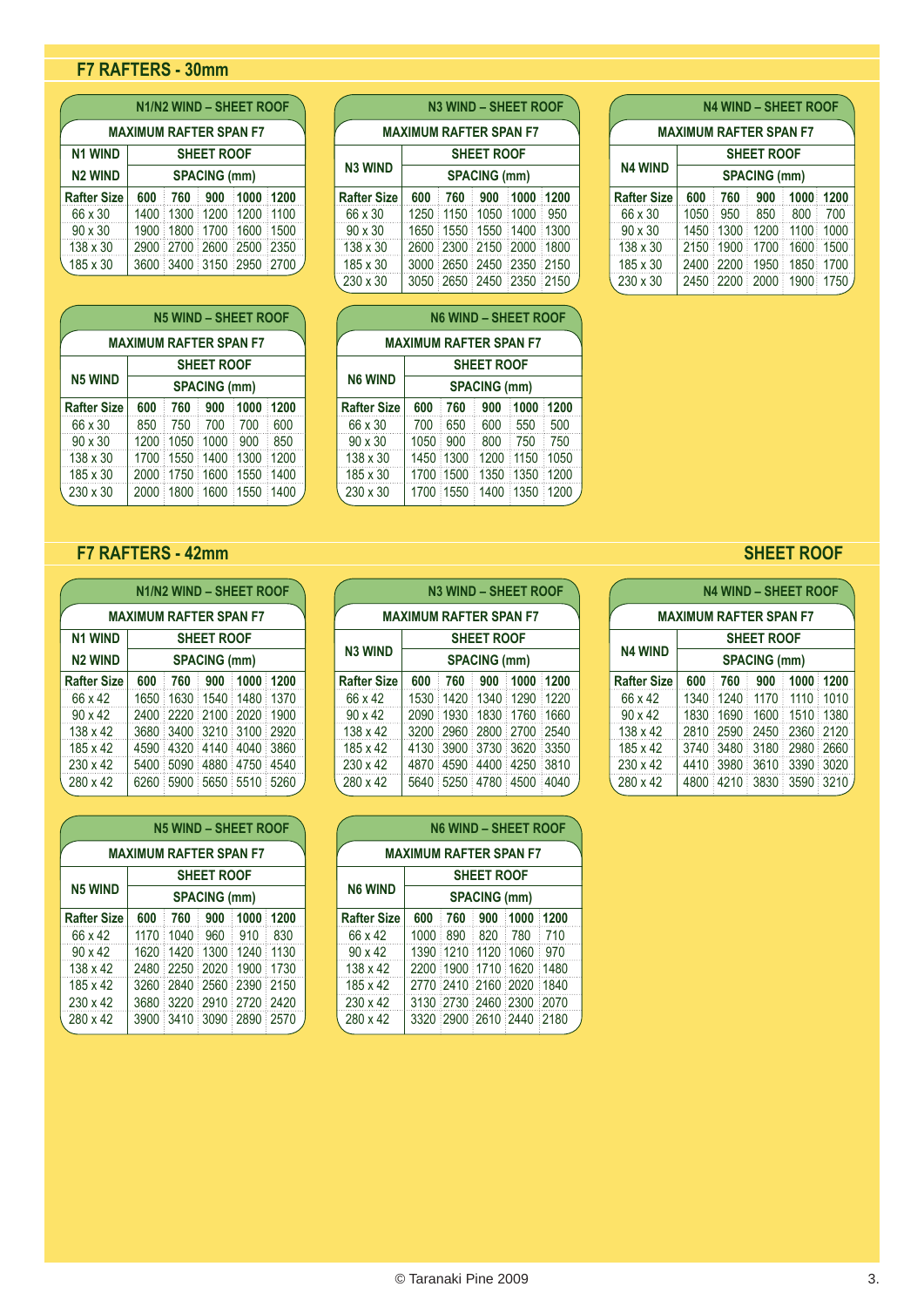## **F7 RAFTERS - 42mm**

|                    | NIINZ WIND – TILE ROOF        |  |                          |  |  |  |  |  |  |  |
|--------------------|-------------------------------|--|--------------------------|--|--|--|--|--|--|--|
|                    | <b>MAXIMUM RAFTER SPAN F7</b> |  |                          |  |  |  |  |  |  |  |
| <b>N1 WIND</b>     | <b>TILE ROOF</b>              |  |                          |  |  |  |  |  |  |  |
| <b>N2 WIND</b>     | <b>SPACING (mm)</b>           |  |                          |  |  |  |  |  |  |  |
| <b>Rafter Size</b> | 600                           |  | 760 900 1000 1200        |  |  |  |  |  |  |  |
| 66 x 42            | 1280                          |  | 1180 1110 1080 1010      |  |  |  |  |  |  |  |
| $90 \times 42$     |                               |  | 1740 1610 1520 1470 1380 |  |  |  |  |  |  |  |
| 138 x 42           |                               |  | 2660 2460 2330 2250 2120 |  |  |  |  |  |  |  |
| 185 x 42           |                               |  | 3570 3300 3120 3010 2840 |  |  |  |  |  |  |  |
| $230 \times 42$    | 4440                          |  | 4100 3880 3740 3520      |  |  |  |  |  |  |  |
| $280 \times 42$    |                               |  | 5400 4990 4720 4560 4290 |  |  |  |  |  |  |  |

**N1/N2 WIND – TILE ROOF**

|                 |                               |                     |                  | <b>N5 WIND - TILE ROOF</b> |      |  |  |  |  |  |  |  |  |  |
|-----------------|-------------------------------|---------------------|------------------|----------------------------|------|--|--|--|--|--|--|--|--|--|
|                 | <b>MAXIMUM RAFTER SPAN F7</b> |                     |                  |                            |      |  |  |  |  |  |  |  |  |  |
|                 |                               |                     | <b>TILE ROOF</b> |                            |      |  |  |  |  |  |  |  |  |  |
| <b>N5 WIND</b>  |                               | <b>SPACING (mm)</b> |                  |                            |      |  |  |  |  |  |  |  |  |  |
| Rafter Size     | 600                           | 760                 | 900              | 1000                       | 1200 |  |  |  |  |  |  |  |  |  |
| 66 x 42         | 1190                          | 1080                | 990              | 940                        | 860  |  |  |  |  |  |  |  |  |  |
| $90 \times 42$  | 1620                          | 1480                | 1360             | 1290                       | 1170 |  |  |  |  |  |  |  |  |  |
| 138 x 42        | 2480                          | 2290                | 2110             | 1970                       | 1800 |  |  |  |  |  |  |  |  |  |
| 185 x 42        | 3320                          | 2960                | 2670             | 2500                       | 2230 |  |  |  |  |  |  |  |  |  |
| $230 \times 42$ | 3830                          | 3350                | 3030             | 2840                       | 2520 |  |  |  |  |  |  |  |  |  |
| 280 x 42        | 4060                          | 3550                | 3220             | 3020                       | 2680 |  |  |  |  |  |  |  |  |  |

# **F7 VERANDAH BEAMS – 42mm** SHEET ROOF

|                    |                                        |                                                                                                                   |  |  |  |  | N1/N2 WIND - SHEET ROOF                                               |  |  |  |  |  |  |  |  |
|--------------------|----------------------------------------|-------------------------------------------------------------------------------------------------------------------|--|--|--|--|-----------------------------------------------------------------------|--|--|--|--|--|--|--|--|
|                    | <b>MAXIMUM VERANDAH BEAM SPAN (mm)</b> |                                                                                                                   |  |  |  |  |                                                                       |  |  |  |  |  |  |  |  |
| <b>N1 WIND</b>     | <b>SHEET ROOF</b>                      |                                                                                                                   |  |  |  |  |                                                                       |  |  |  |  |  |  |  |  |
| <b>N2 WIND</b>     |                                        | ROOF LOAD WIDTH (mm)                                                                                              |  |  |  |  |                                                                       |  |  |  |  |  |  |  |  |
| Size D x B<br>(mm) | 600                                    | $900 \pm 1200 \pm 1500 \pm 1800 \pm 2100 \pm 2400 \pm 2700 \pm 3000 \pm 3600 \pm 4200 \pm 4800 \pm 5400 \pm 6000$ |  |  |  |  |                                                                       |  |  |  |  |  |  |  |  |
| $138 \times 42$    |                                        |                                                                                                                   |  |  |  |  | 2920 2920 2830 2640 2450 2300 2180 2070 1980 1900 1850 1800 1700 1600 |  |  |  |  |  |  |  |  |
| 185 x 42           |                                        |                                                                                                                   |  |  |  |  | 3920 3740 3560 3270 3040 2860 2710 2570 2460 2400 2300 2250 2150 2100 |  |  |  |  |  |  |  |  |
| $230 \times 42$    |                                        |                                                                                                                   |  |  |  |  | 4690 4410 4000 3680 3420 3210 3040 2890 2760 2700 2650 2600 2550 2500 |  |  |  |  |  |  |  |  |
| 280 x 42           |                                        |                                                                                                                   |  |  |  |  | 5290 4670 4220 3890 3620 3400 3210 3060 2920 2850 2800 2750 2700 2600 |  |  |  |  |  |  |  |  |

|                    |                                        |                                                                                         |  |  |  |  | N3 WIND - SHEET ROOF                                                  |  |  |  |  |  |  |  |  |
|--------------------|----------------------------------------|-----------------------------------------------------------------------------------------|--|--|--|--|-----------------------------------------------------------------------|--|--|--|--|--|--|--|--|
|                    | <b>MAXIMUM VERANDAH BEAM SPAN (mm)</b> |                                                                                         |  |  |  |  |                                                                       |  |  |  |  |  |  |  |  |
|                    | <b>SHEET ROOF</b><br><b>N3 WIND</b>    |                                                                                         |  |  |  |  |                                                                       |  |  |  |  |  |  |  |  |
|                    |                                        | ROOF LOAD WIDTH (mm)                                                                    |  |  |  |  |                                                                       |  |  |  |  |  |  |  |  |
| Size D x B<br>(mm) | 600                                    | 900   1200   1500   1800   2100   2400   2700   3000   3600   4200   4800   5400   6000 |  |  |  |  |                                                                       |  |  |  |  |  |  |  |  |
| $138 \times 42$    |                                        |                                                                                         |  |  |  |  | 2800 2470 2240 2060 1910 1800 1700 1620 1550 1400 1200 1000 900       |  |  |  |  |  |  |  |  |
| 185 x 42           |                                        |                                                                                         |  |  |  |  | 2480 3070 2770 2550 2380 2230 2110 2010 1920 1900 1850 1800 1700 1500 |  |  |  |  |  |  |  |  |
| 230 x 42           |                                        |                                                                                         |  |  |  |  | 3910 3450 3120 2870 2670 2510 2370 2260 2160 2100 2000 1900 1860 1800 |  |  |  |  |  |  |  |  |
| 280 x 42           |                                        |                                                                                         |  |  |  |  | 4130 3640 3300 3030 2820 2650 2510 2380 2280 2200 2100 2000 1950 1900 |  |  |  |  |  |  |  |  |

|                    |                                        |                                                                                                                   |  |  |  |  | <b>N4 WIND - SHEET ROOF</b>                                           |  |  |  |  |  |  |  |  |
|--------------------|----------------------------------------|-------------------------------------------------------------------------------------------------------------------|--|--|--|--|-----------------------------------------------------------------------|--|--|--|--|--|--|--|--|
|                    | <b>MAXIMUM VERANDAH BEAM SPAN (mm)</b> |                                                                                                                   |  |  |  |  |                                                                       |  |  |  |  |  |  |  |  |
|                    | <b>SHEET ROOF</b><br><b>N4 WIND</b>    |                                                                                                                   |  |  |  |  |                                                                       |  |  |  |  |  |  |  |  |
|                    |                                        | <b>ROOF LOAD WIDTH (mm)</b>                                                                                       |  |  |  |  |                                                                       |  |  |  |  |  |  |  |  |
| Size D x B<br>(mm) | 600                                    | $900 \pm 1200 \pm 1500 \pm 1800 \pm 2100 \pm 2400 \pm 2700 \pm 3000 \pm 3600 \pm 4200 \pm 4800 \pm 5400 \pm 6000$ |  |  |  |  |                                                                       |  |  |  |  |  |  |  |  |
| 138 x 42           |                                        |                                                                                                                   |  |  |  |  | 2260 2000 1810 1660 1550 1450 1370 1310 1250 1150 1000 900 800        |  |  |  |  |  |  |  |  |
| 185 x 42           |                                        |                                                                                                                   |  |  |  |  | 2810 2480 2240 2060 1920 1800 1710 1620 1550 1500 1450 1300 1150 900  |  |  |  |  |  |  |  |  |
| 230 x 42           |                                        |                                                                                                                   |  |  |  |  | 3160 2790 2520 2320 2160 2030 1920 1820 1740 1700 1600 1550 1500 1400 |  |  |  |  |  |  |  |  |
| 280 x 42           |                                        |                                                                                                                   |  |  |  |  | 3340 2940 2660 2450 2280 2140 2030 1930 1840 1800 1750 1700 1650 1600 |  |  |  |  |  |  |  |  |

# **TILE ROOF**

|                    |                               |                          | <b>N3 WIND - TILE ROOF</b> |  |                    |                               |                  |                     | <b>N4 WIND - TILE ROOF</b>       |  |
|--------------------|-------------------------------|--------------------------|----------------------------|--|--------------------|-------------------------------|------------------|---------------------|----------------------------------|--|
|                    | <b>MAXIMUM RAFTER SPAN F7</b> |                          |                            |  |                    | <b>MAXIMUM RAFTER SPAN F7</b> |                  |                     |                                  |  |
|                    |                               |                          | <b>TILE ROOF</b>           |  |                    |                               | <b>TILE ROOF</b> |                     |                                  |  |
| <b>N3 WIND</b>     |                               |                          | <b>SPACING (mm)</b>        |  | <b>N4 WIND</b>     |                               |                  | <b>SPACING (mm)</b> |                                  |  |
| <b>Rafter Size</b> | 600                           | 760                      | 900:1000:1200              |  | <b>Rafter Size</b> | 600                           | 760              | 900                 | 1000:1200                        |  |
| 66 x 42            |                               | 1280 1180 1110 1080 1010 |                            |  | 66 x 42            |                               |                  |                     | 1280 1180 1110 1080 1010         |  |
| $90 \times 42$     |                               | 1740 1610 1520 1470 1380 |                            |  | $90 \times 42$     |                               |                  |                     | 1740 1610 1520 1470 1380         |  |
| 138 x 42           |                               | 2660 2460 2330 2250 2120 |                            |  | 138 x 42           |                               |                  |                     | 2660   2460   2330   2250   2120 |  |
| 185 x 42           |                               | 3570 3300 3120 3010 2840 |                            |  | 185 x 42           |                               |                  |                     | 3570 3300 3120 3010 2820         |  |
| 230 x 42           |                               | 4440 4100 3880 3740 3520 |                            |  | $230 \times 42$    |                               |                  |                     | 4410 4100 3840 3610 3230         |  |
| 280 x 42           |                               | 5400 4990 4720 4560 4290 |                            |  | 280 x 42           |                               |                  |                     | 5100 4480 4080 3830 3430         |  |

|                               |                                 |  |  | <b>N6 WIND - TILE ROOF</b> |       |  |  |  |  |  |  |  |  |
|-------------------------------|---------------------------------|--|--|----------------------------|-------|--|--|--|--|--|--|--|--|
| <b>MAXIMUM RAFTER SPAN F7</b> |                                 |  |  |                            |       |  |  |  |  |  |  |  |  |
| <b>TILE ROOF</b>              |                                 |  |  |                            |       |  |  |  |  |  |  |  |  |
| <b>N6 WIND</b>                | <b>SPACING (mm)</b>             |  |  |                            |       |  |  |  |  |  |  |  |  |
| <b>Rafter Size</b>            | 600<br>⊧ 900 ÷1000 ÷1200<br>760 |  |  |                            |       |  |  |  |  |  |  |  |  |
| 66 x 42                       |                                 |  |  | 1030:920:840:800:730       |       |  |  |  |  |  |  |  |  |
| $90 \times 42$                |                                 |  |  | 1430 1250 1150 1090        | : 990 |  |  |  |  |  |  |  |  |
| 138 x 42                      |                                 |  |  | 2230 1960 1760 1670        | 1520  |  |  |  |  |  |  |  |  |
| 185 x 42                      |                                 |  |  | 2850 2480 2230 2080        | 1890  |  |  |  |  |  |  |  |  |
| 230 x 42                      |                                 |  |  | 3230 2810 2530 2370 2130   |       |  |  |  |  |  |  |  |  |
| 280 x 42                      |                                 |  |  | 3420 2980 2690 2520 2250   |       |  |  |  |  |  |  |  |  |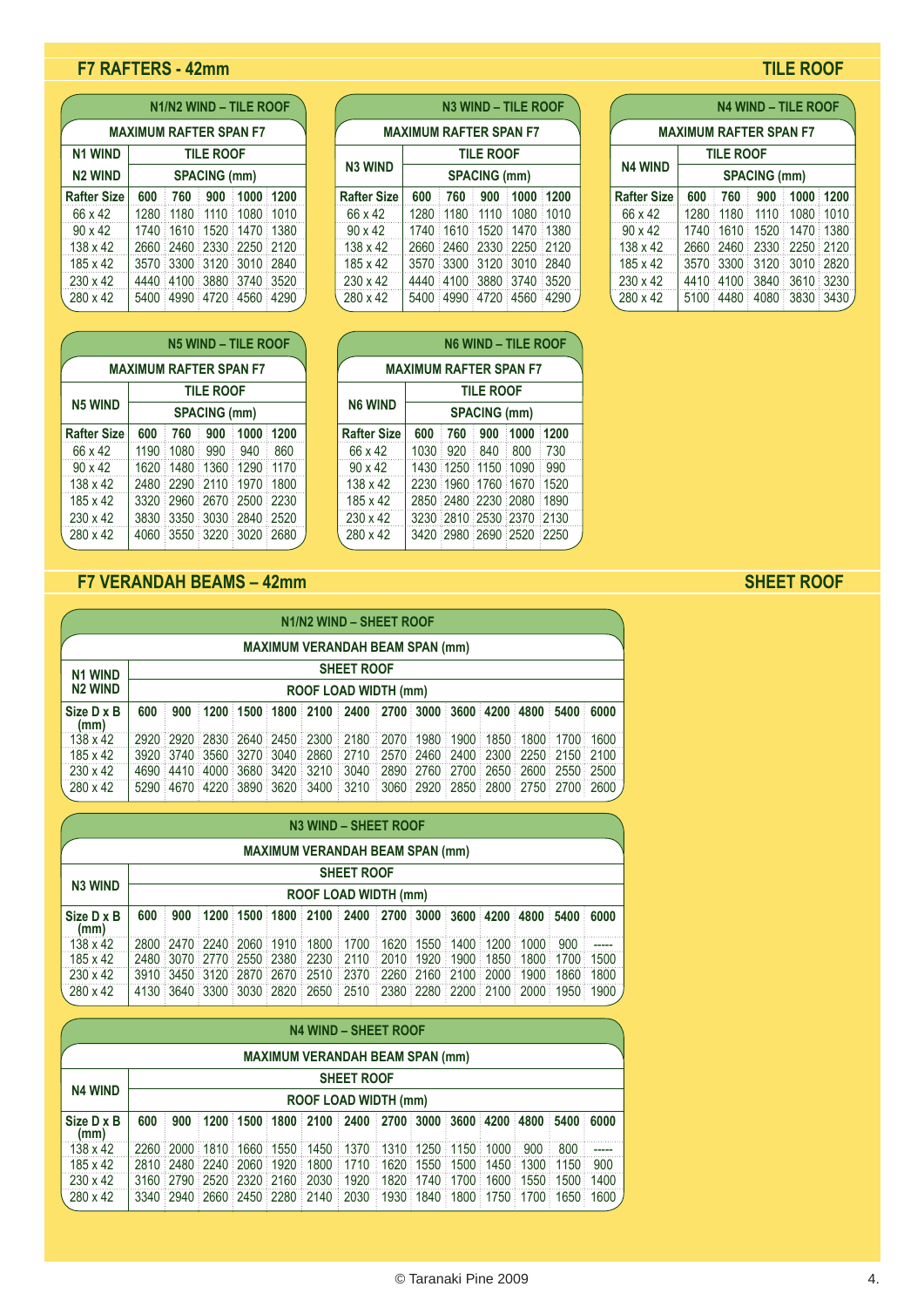## **F7 VERANDAH BEAMS - 42mm SHEET ROOF**

|                    |                                        |                             |  |  |  |  | N5 WIND - SHEET ROOF                                                                    |  |  |  |  |  |  |  |  |
|--------------------|----------------------------------------|-----------------------------|--|--|--|--|-----------------------------------------------------------------------------------------|--|--|--|--|--|--|--|--|
|                    | <b>MAXIMUM VERANDAH BEAM SPAN (mm)</b> |                             |  |  |  |  |                                                                                         |  |  |  |  |  |  |  |  |
|                    | <b>SHEET ROOF</b><br><b>N5 WIND</b>    |                             |  |  |  |  |                                                                                         |  |  |  |  |  |  |  |  |
|                    |                                        | <b>ROOF LOAD WIDTH (mm)</b> |  |  |  |  |                                                                                         |  |  |  |  |  |  |  |  |
| Size D x B<br>(mm) | 600                                    |                             |  |  |  |  | 900   1200   1500   1800   2100   2400   2700   3000   3600   4200   4800   5400   6000 |  |  |  |  |  |  |  |  |
| 138 x 42           |                                        |                             |  |  |  |  | 1850 1630 1480 1360 1260 1190 1120 1070 1020 900 ----- ----- ----- -----                |  |  |  |  |  |  |  |  |
| 185 x 42           |                                        |                             |  |  |  |  | 2300 2020 1830 1680 1570 1470 1390 1330 1270 1200 1100 ----- ----- -----                |  |  |  |  |  |  |  |  |
| 230 x 42           |                                        |                             |  |  |  |  | 2580 2280 2060 1890 1760 1660 1570 1490 1420 1350 1300 1200 1150 800                    |  |  |  |  |  |  |  |  |
| 280 x 42           |                                        |                             |  |  |  |  | 2730 2410 2180 2000 1860 1750 1660 1570 1500 1450 1400 1350 1300 1000                   |  |  |  |  |  |  |  |  |

|                    |                                        |                      |  |  |  |  | N6 WIND - SHEET ROOF                                                                                              |  |  |  |  |  |  |     |  |
|--------------------|----------------------------------------|----------------------|--|--|--|--|-------------------------------------------------------------------------------------------------------------------|--|--|--|--|--|--|-----|--|
|                    | <b>MAXIMUM VERANDAH BEAM SPAN (mm)</b> |                      |  |  |  |  |                                                                                                                   |  |  |  |  |  |  |     |  |
|                    | <b>SHEET ROOF</b>                      |                      |  |  |  |  |                                                                                                                   |  |  |  |  |  |  |     |  |
| <b>N6 WIND</b>     |                                        | ROOF LOAD WIDTH (mm) |  |  |  |  |                                                                                                                   |  |  |  |  |  |  |     |  |
| Size D x B<br>(mm) | 600                                    |                      |  |  |  |  | $900 \pm 1200 \pm 1500 \pm 1800 \pm 2100 \pm 2400 \pm 2700 \pm 3000 \pm 3600 \pm 4200 \pm 4800 \pm 5400 \pm 6000$ |  |  |  |  |  |  |     |  |
| 138 x 42           |                                        |                      |  |  |  |  | 1580 1400 1260 1160 1080 1020 960 910 870 800                                                                     |  |  |  |  |  |  |     |  |
| 185 x 42           |                                        |                      |  |  |  |  | 1970 1730 1570 1440 1340 1260 1190 1130 1080 900 800                                                              |  |  |  |  |  |  |     |  |
| $230 \times 42$    |                                        |                      |  |  |  |  | 2210   1950   1760   1620   1510   1420   1340   1280   1220   1200   1100   1000   900                           |  |  |  |  |  |  |     |  |
| 280 x 42           |                                        |                      |  |  |  |  | $2340:2060:1860:1710:1600:1500:1420:1350:1290:1250:1200:1150:1100.$                                               |  |  |  |  |  |  | 800 |  |

NOTES: Roof Load Width = Roof Span + Overhang | Maximum Overhang = 450mm | See Technical Drawings P7

### **F7 VERANDAH BEAMS - 42mm**

|                                                      |                             | N1/N2/N3 WIND - TILE ROOF |  |  |  |      |  |  |  |  |  |  |  |  |
|------------------------------------------------------|-----------------------------|---------------------------|--|--|--|------|--|--|--|--|--|--|--|--|
| <b>MAXIMUM VERANDAH BEAM SPAN (mm)</b>               |                             |                           |  |  |  |      |  |  |  |  |  |  |  |  |
| <b>N1 WIND</b><br><b>TILE ROOF</b><br><b>N2 WIND</b> |                             |                           |  |  |  |      |  |  |  |  |  |  |  |  |
| <b>N3 WIND</b>                                       | <b>ROOF LOAD WIDTH (mm)</b> |                           |  |  |  |      |  |  |  |  |  |  |  |  |
| Size D x B<br>(mm)                                   |                             | 1200 1800 2400 3000 4500  |  |  |  | 7500 |  |  |  |  |  |  |  |  |
| 138 x 42                                             | 1500                        |                           |  |  |  |      |  |  |  |  |  |  |  |  |
| 185 x 42                                             |                             | 2450 2100 1900 1700 1550  |  |  |  |      |  |  |  |  |  |  |  |  |
| $230 \times 42$                                      |                             | 3000 2600 2400 2200 1950  |  |  |  | 1650 |  |  |  |  |  |  |  |  |
| 280 x 42                                             |                             | 3400 2850 2600 2400 2100  |  |  |  | 1800 |  |  |  |  |  |  |  |  |

NOTES: Roof Load Width = Roof Span + Overhang | Maximum Overhang = 450mm | See Technical Drawings P7

## **GL8 VERANDAH BEAMS SHEET ROOF**

|                    |                                        |                                                                                                                   |  |  |  |  | N1/N2 WIND - SHEET ROOF                                               |  |  |  |  |  |  |  |  |
|--------------------|----------------------------------------|-------------------------------------------------------------------------------------------------------------------|--|--|--|--|-----------------------------------------------------------------------|--|--|--|--|--|--|--|--|
|                    | <b>MAXIMUM VERANDAH BEAM SPAN (mm)</b> |                                                                                                                   |  |  |  |  |                                                                       |  |  |  |  |  |  |  |  |
| <b>N1 WIND</b>     | <b>SHEET ROOF</b>                      |                                                                                                                   |  |  |  |  |                                                                       |  |  |  |  |  |  |  |  |
| <b>N2 WIND</b>     |                                        | <b>ROOF LOAD WIDTH (mm)</b>                                                                                       |  |  |  |  |                                                                       |  |  |  |  |  |  |  |  |
| Size D x B<br>(mm) | 600                                    | $900 \pm 1200 \pm 1500 \pm 1800 \pm 2100 \pm 2400 \pm 2700 \pm 3000 \pm 3600 \pm 4200 \pm 4800 \pm 5400 \pm 6000$ |  |  |  |  |                                                                       |  |  |  |  |  |  |  |  |
| $140 \times 65$    |                                        |                                                                                                                   |  |  |  |  | 3160 3000 2830 2640 2450 2300 2180 2070 1980 1900 1850 1800 1750 1700 |  |  |  |  |  |  |  |  |
| 180 x 65           |                                        |                                                                                                                   |  |  |  |  | 3990 3740 3560 3410 3290 3090 2920 2780 2660 2500 2400 2300 2200 2100 |  |  |  |  |  |  |  |  |
| 240 x 65           |                                        |                                                                                                                   |  |  |  |  | 4690 4410 4190 4020 3880 3760 3590 3420 3260 3200 3150 3100 3050 3000 |  |  |  |  |  |  |  |  |
| 280 x 65           |                                        |                                                                                                                   |  |  |  |  | 5440 5110 4860 4660 4500 4360 4170 3970 3790 3700 3600 3000 2900 2800 |  |  |  |  |  |  |  |  |

|                    |                                        |                                                                                         |  |  |  | N3 WIND - SHEET ROOF                                                  |  |  |  |  |  |  |  |  |  |
|--------------------|----------------------------------------|-----------------------------------------------------------------------------------------|--|--|--|-----------------------------------------------------------------------|--|--|--|--|--|--|--|--|--|
|                    | <b>MAXIMUM VERANDAH BEAM SPAN (mm)</b> |                                                                                         |  |  |  |                                                                       |  |  |  |  |  |  |  |  |  |
|                    | <b>SHEET ROOF</b><br><b>N3 WIND</b>    |                                                                                         |  |  |  |                                                                       |  |  |  |  |  |  |  |  |  |
|                    |                                        | <b>ROOF LOAD WIDTH (mm)</b>                                                             |  |  |  |                                                                       |  |  |  |  |  |  |  |  |  |
| Size D x B<br>(mm) | 600                                    | 900   1200   1500   1800   2100   2400   2700   3000   3600   4200   4800   5400   6000 |  |  |  |                                                                       |  |  |  |  |  |  |  |  |  |
| 140 x 65           |                                        |                                                                                         |  |  |  | 2800 2470 2240 2060 1910 1800 1700 1620 1550 1500 1450 1400 1350 1300 |  |  |  |  |  |  |  |  |  |
| 180 x 65           |                                        |                                                                                         |  |  |  | 3590 3310 3000 2760 2570 2410 2280 2170 2070 2000 1950 1900 1850 1800 |  |  |  |  |  |  |  |  |  |
| 240 x 65           |                                        |                                                                                         |  |  |  | 4230 3970 3680 3390 3150 2960 2800 2660 2550 2500 2450 2400 2300 2200 |  |  |  |  |  |  |  |  |  |
| 280 x 65           |                                        |                                                                                         |  |  |  | 4900 4600 4280 3930 3660 3440 3250 3100 2960 2800 2700 2600 2560 2500 |  |  |  |  |  |  |  |  |  |

**TILE ROOF**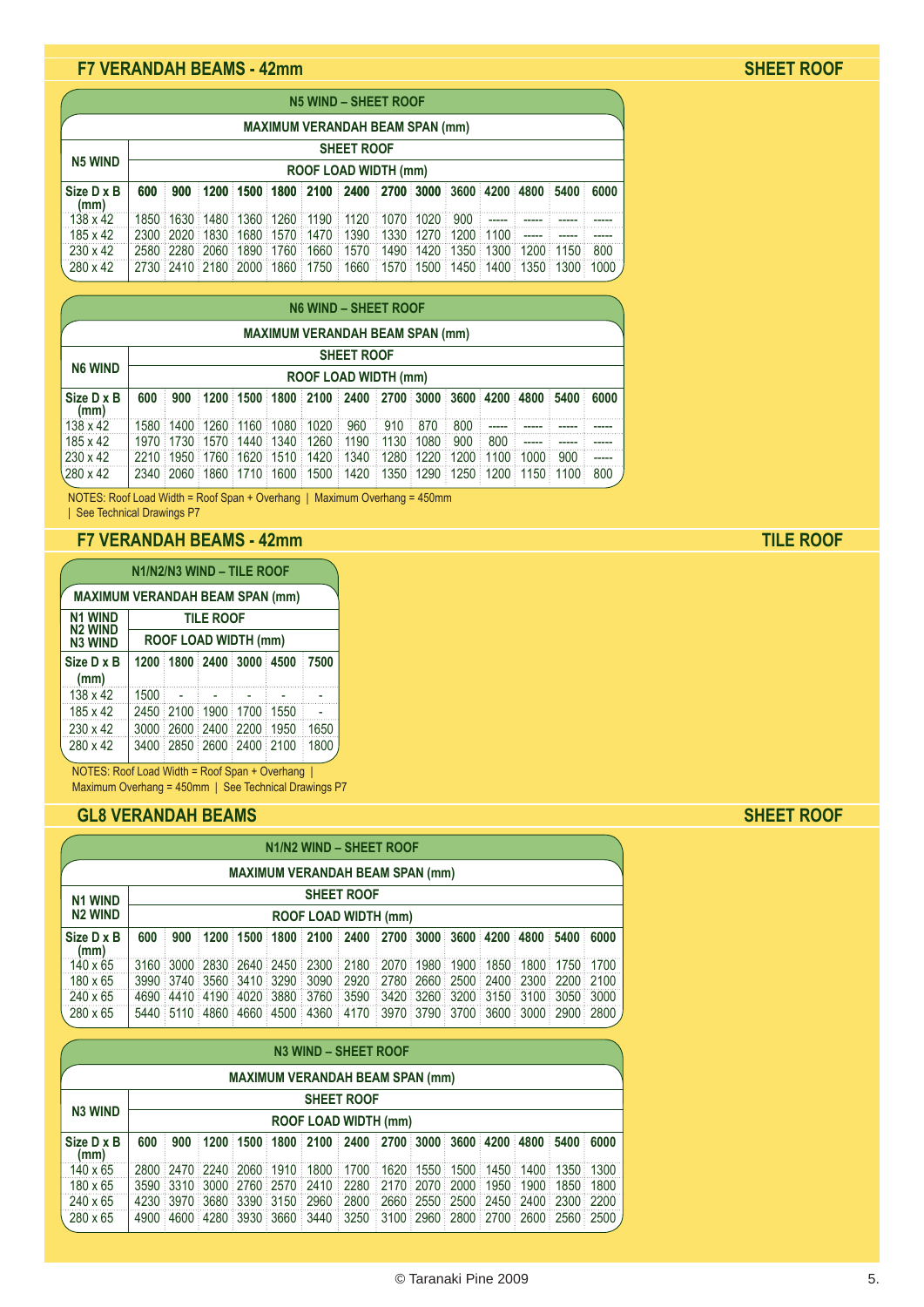### **GL8 VERANDAH BEAMS SHEET ROOF**

|                    |                                        |                             |  |  |  |  | <b>N4 WIND - SHEET ROOF</b>                                                                                        |  |  |  |  |  |  |                                                                                                                      |  |
|--------------------|----------------------------------------|-----------------------------|--|--|--|--|--------------------------------------------------------------------------------------------------------------------|--|--|--|--|--|--|----------------------------------------------------------------------------------------------------------------------|--|
|                    | <b>MAXIMUM VERANDAH BEAM SPAN (mm)</b> |                             |  |  |  |  |                                                                                                                    |  |  |  |  |  |  |                                                                                                                      |  |
|                    | <b>SHEET ROOF</b><br><b>N4 WIND</b>    |                             |  |  |  |  |                                                                                                                    |  |  |  |  |  |  |                                                                                                                      |  |
|                    |                                        | <b>ROOF LOAD WIDTH (mm)</b> |  |  |  |  |                                                                                                                    |  |  |  |  |  |  |                                                                                                                      |  |
| Size D x B<br>(mm) | 600                                    |                             |  |  |  |  | 900   1200   1500   1800   2100   2400   2700   3000   3600   4200   4800   5400   6000                            |  |  |  |  |  |  |                                                                                                                      |  |
| $140 \times 65$    |                                        |                             |  |  |  |  | 2260 2000 1810 1660 1550 1450 1370 1310 1250 1200 1150 ----- -----                                                 |  |  |  |  |  |  | <u> 1999 - 1999 - 1999 - 1999 - 1999 - 1999 - 1999 - 1999 - 1999 - 1999 - 1999 - 1999 - 1999 - 1999 - 1999 - 199</u> |  |
| 180 x 65           |                                        |                             |  |  |  |  | 3040 2680 2420 2230 2070 1950 1840 1750 1670 1600 1550 1500 -----                                                  |  |  |  |  |  |  | $\sim$                                                                                                               |  |
| 240 x 65           |                                        |                             |  |  |  |  | $3730 \pm 3290 \pm 2980 \pm 2740 \pm 2550 \pm 2390 \pm 2260 \pm 2150 \pm 2060 \pm 1900 \pm 1850 \pm 1800 \pm 1800$ |  |  |  |  |  |  | $\overline{a}$                                                                                                       |  |
| 280 x 65           |                                        |                             |  |  |  |  | 4330 3820 3460 3180 2960 2780 2630 2500 2390 2200 2100 2050 2000 2000                                              |  |  |  |  |  |  |                                                                                                                      |  |

|                                        | N5 WIND - SHEET ROOF        |  |  |  |  |                                                                                                                                               |  |  |  |  |  |  |  |                                                                       |
|----------------------------------------|-----------------------------|--|--|--|--|-----------------------------------------------------------------------------------------------------------------------------------------------|--|--|--|--|--|--|--|-----------------------------------------------------------------------|
| <b>MAXIMUM VERANDAH BEAM SPAN (mm)</b> |                             |  |  |  |  |                                                                                                                                               |  |  |  |  |  |  |  |                                                                       |
| <b>SHEET ROOF</b>                      |                             |  |  |  |  |                                                                                                                                               |  |  |  |  |  |  |  |                                                                       |
| <b>N5 WIND</b>                         | <b>ROOF LOAD WIDTH (mm)</b> |  |  |  |  |                                                                                                                                               |  |  |  |  |  |  |  |                                                                       |
| Size D x B<br>(mm)                     | 600                         |  |  |  |  | $\pm 900$ $\pm 1200$ $\pm 1500$ $\pm 1800$ $\pm 2100$ $\pm 2400$ $\pm 2700$ $\pm 3000$ $\pm 3600$ $\pm 4200$ $\pm 4800$ $\pm 5400$ $\pm 6000$ |  |  |  |  |  |  |  |                                                                       |
| $140 \times 65$                        |                             |  |  |  |  | 1850 1630 1480 1360 1260 1190 1120 1070 1020 1000 ----- -----                                                                                 |  |  |  |  |  |  |  |                                                                       |
| 180 x 65                               |                             |  |  |  |  | 2480 2190 1980 1820 1690 1590 1510 1430 1370 1250 1200 1100 -----                                                                             |  |  |  |  |  |  |  |                                                                       |
| 240 x 65                               |                             |  |  |  |  | 3050 2690 2430 2240 2080 1960 1850 1760 1680 1550 1450 1350 1250 ----                                                                         |  |  |  |  |  |  |  |                                                                       |
| 280 x 65                               |                             |  |  |  |  |                                                                                                                                               |  |  |  |  |  |  |  | 3540 3120 2820 2600 2420 2270 2150 2040 1950 1800 1750 1700 1650 1600 |

|                                        | <b>N6 WIND - SHEET ROOF</b> |                      |  |  |  |  |                                                                                         |  |  |  |         |  |  |  |
|----------------------------------------|-----------------------------|----------------------|--|--|--|--|-----------------------------------------------------------------------------------------|--|--|--|---------|--|--|--|
| <b>MAXIMUM VERANDAH BEAM SPAN (mm)</b> |                             |                      |  |  |  |  |                                                                                         |  |  |  |         |  |  |  |
|                                        | <b>SHEET ROOF</b>           |                      |  |  |  |  |                                                                                         |  |  |  |         |  |  |  |
| <b>N6 WIND</b>                         |                             | ROOF LOAD WIDTH (mm) |  |  |  |  |                                                                                         |  |  |  |         |  |  |  |
| Size D x B<br>(mm)                     | 600                         |                      |  |  |  |  | 900   1200   1500   1800   2100   2400   2700   3000   3600   4200   4800   5400   6000 |  |  |  |         |  |  |  |
| $140 \times 65$                        |                             |                      |  |  |  |  | 1580 1400 1260 1160 1080 1020 960 910 870                                               |  |  |  |         |  |  |  |
| 180 x 65                               |                             |                      |  |  |  |  | 2120 1870 1690 1560 1450 1360 1290 1230 1170 1000                                       |  |  |  | المستشف |  |  |  |
| 240 x 65                               |                             |                      |  |  |  |  | 2610 2300 2080 1910 1780 1670 1580 1510 1440 1200 1100 ----                             |  |  |  |         |  |  |  |
| $280 \times 65$                        |                             |                      |  |  |  |  | 3030 2670 2420 2220 2070 1950 1840 1750 1670 1500 1400 1300                             |  |  |  |         |  |  |  |

NOTES: Roof Load Width = Roof Span + Overhang | Maximum Overhang = 450mm | See Technical Drawings P7

### **GL8 VERANDAH BEAMS TILE ROOF**

| N1/N2/N3 WIND - TILE ROOF                                |  |  |  |                                                                                                                                          |  |  |  |  |  |  |  |
|----------------------------------------------------------|--|--|--|------------------------------------------------------------------------------------------------------------------------------------------|--|--|--|--|--|--|--|
| <b>MAXIMUM VERANDAH BEAM SPAN (mm)</b>                   |  |  |  |                                                                                                                                          |  |  |  |  |  |  |  |
| <b>TILE ROOF</b><br><b>N1 WIND</b><br>N2 WIND<br>N3 WIND |  |  |  |                                                                                                                                          |  |  |  |  |  |  |  |
| <b>SPACING (mm)</b>                                      |  |  |  |                                                                                                                                          |  |  |  |  |  |  |  |
|                                                          |  |  |  |                                                                                                                                          |  |  |  |  |  |  |  |
|                                                          |  |  |  |                                                                                                                                          |  |  |  |  |  |  |  |
|                                                          |  |  |  |                                                                                                                                          |  |  |  |  |  |  |  |
|                                                          |  |  |  |                                                                                                                                          |  |  |  |  |  |  |  |
|                                                          |  |  |  |                                                                                                                                          |  |  |  |  |  |  |  |
|                                                          |  |  |  | 1200 1500 1800 2400 3000<br>2500 2400 2200 2100 1900<br>2900 2800 2600 2400 2200<br>4200 4000 3600 3200 3000<br>4600 4200 4000 3600 3400 |  |  |  |  |  |  |  |

NOTES: Roof Load Width = Roof Span + Overhang | Maximum Overhang = 450mm | See Technical Drawings P7

| <b>POSTS</b>                        |                       | <b>SHEET ROOF</b> |                             |    |                |                                    | <b>POSTS</b>                    |                                  |   |    |    |                             |    | <b>TILE ROOF</b>                   |      |
|-------------------------------------|-----------------------|-------------------|-----------------------------|----|----------------|------------------------------------|---------------------------------|----------------------------------|---|----|----|-----------------------------|----|------------------------------------|------|
|                                     | N1/N2/N3 WIND - POSTS |                   |                             |    |                |                                    |                                 | N1/N2/N3 WIND - POSTS            |   |    |    |                             |    |                                    |      |
| <b>MAXIMUM POST HEIGHT (mm)</b>     |                       |                   |                             |    |                |                                    | <b>MAXIMUM POST HEIGHT (mm)</b> |                                  |   |    |    |                             |    |                                    |      |
| <b>N1 WIND</b><br><b>SHEET ROOF</b> |                       |                   |                             |    | <b>N1 WIND</b> |                                    | <b>TILE ROOF</b>                |                                  |   |    |    |                             |    |                                    |      |
| <b>N2 WIND</b><br><b>N3 WIND</b>    |                       |                   | ROOF AREA (m <sup>2</sup> ) |    |                |                                    |                                 | <b>N2 WIND</b><br><b>N3 WIND</b> |   |    |    | ROOF AREA (m <sup>2</sup> ) |    |                                    |      |
| $Size$ $D \times B$<br>(mm)         | 8                     | 10                | 12                          | 15 | 25             | 30                                 | 35                              | Size D x B<br>(mm)               | 8 | 10 | 12 | 15                          | 25 | 30                                 | 35   |
| 88 x 88                             |                       |                   |                             |    |                | 4800 4800 4500 4100 3200 2800      | 2300                            | 88 x 88                          |   |    |    |                             |    | 4800 3400 2800 2600 2200 2000      | 1500 |
| $112 \times 112$                    |                       |                   |                             |    |                | 4800 4800 4500 4500 4500 4500 4500 |                                 | $112 \times 112$                 |   |    |    |                             |    | 4800 3500 3300 3000 2800 2500 2300 |      |
| 135 x 135                           |                       |                   |                             |    |                | 4800 4800 4800 4500 4500 4500 4500 |                                 | 135 x 135                        |   |    |    |                             |    | 4800 3500 3300 3000 2800 2500 2400 |      |

NOTES: These Posts tables do not allow for any floor loading which may come on to the posts.

N4, N5, and N6 wind are similar but each case should be checked by an engineer for specific loadings, e.g. added floor loads and bracing requirements.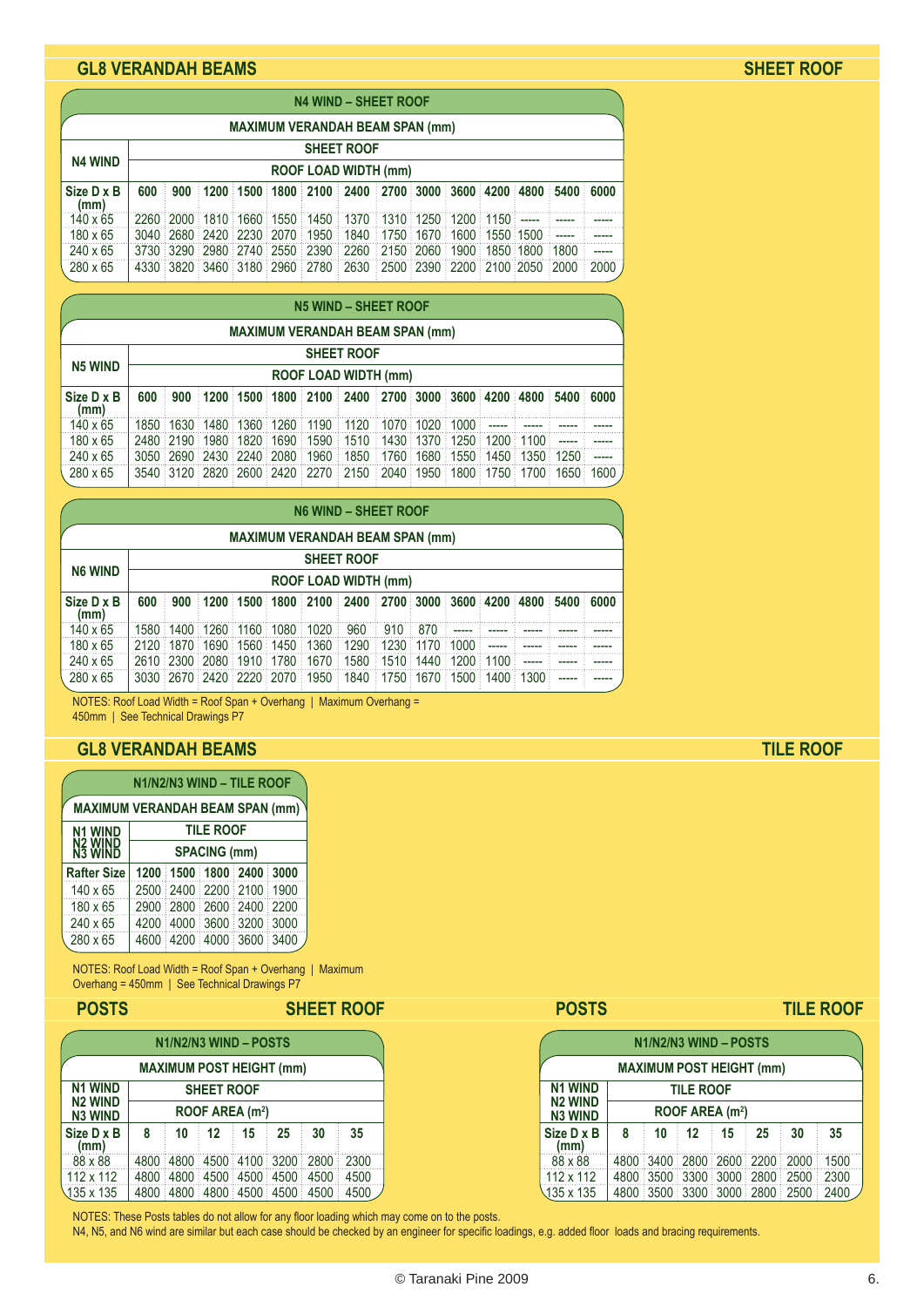### **F7 RIDGE BEAMS - 42mm SHEET ROOF**

### **Size D x B 1200 1800 2400 3000 3600 4200 4800 5400 6000 (mm)** 66 x 42 1040 1040 1010 980 930 860 800 760 720 90 x 42 1660 1660 1550 1390 1260 1170 1100 1030 980 138 x 42 2920 2740 2380 2120 1940 1800 1680 1580 1500 185 x 42 3860 2480 3180 2850 2600 2410 2250 2120 2010 230 x 42 4540 4100 3820 3540 3230 2990 2800 2640 2500 5260 4750 4420 4180 3940 3640 **N1/N2 WIND – RIDGE BEAM F7 MAXIMUM ALLOWABLE SPANS (mm) SHEET ROOF ROOF LOAD WIDTH (mm) N1 WIND N2 WIND**

|                    |                                     |                             |                          |           |            |      | <b>N4 WIND - RIDGE BEAM F7</b> |           |        |  |  |  |  |
|--------------------|-------------------------------------|-----------------------------|--------------------------|-----------|------------|------|--------------------------------|-----------|--------|--|--|--|--|
|                    | <b>MAXIMUM ALLOWABLE SPANS (mm)</b> |                             |                          |           |            |      |                                |           |        |  |  |  |  |
| <b>SHEET ROOF</b>  |                                     |                             |                          |           |            |      |                                |           |        |  |  |  |  |
| <b>N4 WIND</b>     |                                     | <b>ROOF LOAD WIDTH (mm)</b> |                          |           |            |      |                                |           |        |  |  |  |  |
| Size D x B<br>(mm) |                                     |                             | 1200 1800 2400 3000 3600 |           |            | 4200 | 4800                           | 5400<br>÷ | 6000   |  |  |  |  |
| 66 x 42            | 1010                                | 830                         | 720                      | 640       | 580        | 540  | 510                            | 480       | 450    |  |  |  |  |
| $90 \times 42$     |                                     | 1380 1130                   | 980                      | 870       | 800        | 740  | 690                            | 650       | 620    |  |  |  |  |
| 138 x 42           | 2120                                | 1730                        | 1500                     | 1340      | 1220       | 1130 | 1060                           | 1000      | 950    |  |  |  |  |
| 185 x 42           | 2900                                | : 2320                      | 2010                     | 1800<br>÷ | 1640<br>ŧ. | 1520 | 1420                           | 1340      | 1270   |  |  |  |  |
| $230 \times 42$    |                                     | 3670 2880                   | $2500$ 2230 2040         |           |            | 1890 | 1770                           | 1660      | ਂ 1580 |  |  |  |  |
| 280 x 42           |                                     |                             | 4300 3510 3040 2720 2480 |           |            | 2300 | 2150                           | 2030      | 1920   |  |  |  |  |

|                                               | N6 WIND - RIDGE BEAM F7 |           |                          |           |           |      |      |      |      |  |  |  |
|-----------------------------------------------|-------------------------|-----------|--------------------------|-----------|-----------|------|------|------|------|--|--|--|
| <b>MAXIMUM ALLOWABLE SPANS (mm)</b>           |                         |           |                          |           |           |      |      |      |      |  |  |  |
| <b>SHEET ROOF</b>                             |                         |           |                          |           |           |      |      |      |      |  |  |  |
| <b>N6 WIND</b><br><b>ROOF LOAD WIDTH (mm)</b> |                         |           |                          |           |           |      |      |      |      |  |  |  |
| Size D x B<br>(mm)                            |                         |           | 1200 1800 2400 3000 3600 |           |           | 4200 | 4800 | 5400 | 6000 |  |  |  |
| 66 x 42                                       | 710                     | 580       | 500                      | 450       | 410       | 380  | 350  | 330  | 320  |  |  |  |
| $90 \times 42$                                | 970                     | 790       | 680                      | 610       | 560       | 520  | 480  | 460  | 430  |  |  |  |
| $138 \times 42$                               | 1480                    | 1210      | 1050                     | 940       | 860       | 790  | 740  | 700  | 660  |  |  |  |
| 185 x 42                                      | 1990                    | 1620      | 1400                     | 1260<br>÷ | 1150      | 1060 | 990  | 940  | 890  |  |  |  |
| $230 \times 42$                               |                         | 2480 2020 | 1750:1560                |           | 1430<br>ŧ | 1320 | 1230 | 1160 | 1100 |  |  |  |
| 280 x 42                                      |                         |           | 3090 2450 2130 1900      |           | 1740      | 1610 | 1500 | 1420 | 1340 |  |  |  |

NOTES: Max Ridge Load Width = Span / 2 | See Technical Drawings P7

## **F7 RIDGE BEAMS - 42mm TILE ROOF**

| N1/N2 WIND - TILE ROOF                |  |  |  |                          |  |  |  |  |  |  |  |
|---------------------------------------|--|--|--|--------------------------|--|--|--|--|--|--|--|
| <b>MAXIMUM ALLOWABLE SPANS (mm)</b>   |  |  |  |                          |  |  |  |  |  |  |  |
| <b>TILE ROOF</b><br><b>N1 WIND</b>    |  |  |  |                          |  |  |  |  |  |  |  |
| <b>N2 WIND</b><br><b>SPACING (mm)</b> |  |  |  |                          |  |  |  |  |  |  |  |
| Size D x B<br>(mm)                    |  |  |  | 1500 3000 4500 6000 7500 |  |  |  |  |  |  |  |
| 138 x 42                              |  |  |  | 2000 1500 1300 1100 1000 |  |  |  |  |  |  |  |
| 185 x 42                              |  |  |  | 2600 2000 1700 1500 1400 |  |  |  |  |  |  |  |
| 230 x 42                              |  |  |  | 3150 2500 2100 1900 1800 |  |  |  |  |  |  |  |
| 280 x 42                              |  |  |  | 4500 3600 3000 2700 2500 |  |  |  |  |  |  |  |

# **F7 INTERNAL FLOOR JOISTS - 42mm SINGLE SPAN**

| <b>F7 KPa LIVE LOAD</b>                                            |      |                |      |  |  |  |  |  |  |  |  |
|--------------------------------------------------------------------|------|----------------|------|--|--|--|--|--|--|--|--|
| <b>ALLOWABLE SPANS (mm)</b>                                        |      |                |      |  |  |  |  |  |  |  |  |
| <b>MAXIMUM JOIST</b><br>Size D x B<br><b>SPACKING (mm)</b><br>(mm) |      |                |      |  |  |  |  |  |  |  |  |
|                                                                    | 400  | 450            | 600  |  |  |  |  |  |  |  |  |
| 66 x 42                                                            |      | 1060 1050 1030 |      |  |  |  |  |  |  |  |  |
| 90 x 42                                                            | 1450 | 1450 1420      |      |  |  |  |  |  |  |  |  |
| 138 x 42                                                           | 2260 | 2250           | 2220 |  |  |  |  |  |  |  |  |
| 185 x 42                                                           | 3060 | 3050           | 3010 |  |  |  |  |  |  |  |  |
| 230 x 42                                                           | 3830 | 3810           | 3770 |  |  |  |  |  |  |  |  |
| 280 x 42                                                           | 4700 | 4670           | 4620 |  |  |  |  |  |  |  |  |

| <b>N3 WIND - TILE ROOF</b><br><b>MAXIMUM ALLOWABLE SPANS (mm)</b> |                     |                          |  |  |     |  |  |  |  |  |  |
|-------------------------------------------------------------------|---------------------|--------------------------|--|--|-----|--|--|--|--|--|--|
| <b>TILE ROOF</b>                                                  |                     |                          |  |  |     |  |  |  |  |  |  |
| <b>N3 WIND</b>                                                    | <b>SPACING (mm)</b> |                          |  |  |     |  |  |  |  |  |  |
| Size D x B<br>(mm)                                                |                     | 1500 3000 4500 6000 7500 |  |  |     |  |  |  |  |  |  |
| 138 x 42                                                          |                     | 1900 1450 1250 1050      |  |  | 950 |  |  |  |  |  |  |
| 185 x 42                                                          |                     | 2500 2000 1600 1500 1400 |  |  |     |  |  |  |  |  |  |
| $230 \times 42$                                                   |                     | 3100 2450 2100 1850 1700 |  |  |     |  |  |  |  |  |  |
| 280 x 42                                                          |                     | 4500 3500 3100 2650 2400 |  |  |     |  |  |  |  |  |  |

NOTES: Spans may be increased by 10% when continuous over 2 or more spans. See Technical Drawings P7

**N3 WIND – RIDGE BEAM F7**

| <b>MAXIMUM ALLOWABLE SPANS (mm)</b> |                      |                                                          |  |     |                                         |                               |      |                |     |  |  |  |  |
|-------------------------------------|----------------------|----------------------------------------------------------|--|-----|-----------------------------------------|-------------------------------|------|----------------|-----|--|--|--|--|
|                                     | <b>SHEET ROOF</b>    |                                                          |  |     |                                         |                               |      |                |     |  |  |  |  |
| <b>N3 WIND</b>                      | ROOF LOAD WIDTH (mm) |                                                          |  |     |                                         |                               |      |                |     |  |  |  |  |
| Size D x B<br>(mm)                  |                      | 1200 1800 2400 3000 3600<br>4200<br>4800<br>6000<br>5400 |  |     |                                         |                               |      |                |     |  |  |  |  |
| 66 x 42                             |                      | 1040 1020 890                                            |  | 790 | 720                                     | 670                           | 630  | 590            | 560 |  |  |  |  |
| $90 \times 42$                      |                      | 1660 1400 1210 1080 990                                  |  |     |                                         | 910                           | 850  | 810            | 760 |  |  |  |  |
| 138 x 42                            |                      |                                                          |  |     | 2640   2410   1850   1660   1510   1400 |                               | 1310 | 1240 1170      |     |  |  |  |  |
| 185 x 42                            |                      |                                                          |  |     | 3480 2870 2480 2220 2030 1880           |                               | 1760 | 1660 1570      |     |  |  |  |  |
| $230 \times 42$                     |                      |                                                          |  |     | 4090 3570 3090 2760 2520 2330           | ÷                             | 2180 | 1950 1950 ≗    |     |  |  |  |  |
| 280 x 42                            |                      |                                                          |  |     |                                         | 4740 4290 3760 3360 3070 2840 |      | 2660 2510 2380 |     |  |  |  |  |

| <b>N5 WIND - RIDGE BEAM F7</b>                                     |      |      |                          |                |      |      |      |      |           |  |                    |
|--------------------------------------------------------------------|------|------|--------------------------|----------------|------|------|------|------|-----------|--|--------------------|
| <b>MAXIMUM ALLOWABLE SPANS (mm)</b>                                |      |      |                          |                |      |      |      |      |           |  |                    |
| <b>SHEET ROOF</b><br><b>N5 WIND</b><br><b>ROOF LOAD WIDTH (mm)</b> |      |      |                          |                |      |      |      |      |           |  |                    |
|                                                                    |      |      |                          |                |      |      |      |      |           |  | Size D x B<br>(mm) |
| 66 x 42                                                            | 830  | 680  | 590                      | 520            | 480  | 440  | 410  | 390  | 370       |  |                    |
| $90 \times 42$                                                     | 1130 | 920  | 800                      | 710            | 650  | 600  | 560  | 530  | 500       |  |                    |
| $138 \times 42$                                                    | 1730 | 1410 | ÷                        | 1220 1090<br>÷ | 1000 | 920  | 870  | 820  | 770       |  |                    |
| 185 x 42                                                           |      |      | 2320 1890 1640 1470 1340 |                |      | 1240 | 1160 | 1090 | 1040<br>÷ |  |                    |
| $230 \times 42$                                                    | 2950 |      | 2350 2040 1820 1670      |                |      | 1540 | 1440 | 1360 | 1290<br>÷ |  |                    |
| 280 x 42                                                           | 3650 |      | 2870 2480 2220 2030      |                |      | 1880 | 1760 | 1660 | 1570      |  |                    |

| <b>N4 WIND - TILE ROOF</b>            |  |                     |  |                          |      |  |  |  |  |  |  |
|---------------------------------------|--|---------------------|--|--------------------------|------|--|--|--|--|--|--|
| <b>MAXIMUM ALLOWABLE SPANS (mm)</b>   |  |                     |  |                          |      |  |  |  |  |  |  |
| <b>TILE ROOF</b>                      |  |                     |  |                          |      |  |  |  |  |  |  |
| <b>N4 WIND</b><br><b>SPACING (mm)</b> |  |                     |  |                          |      |  |  |  |  |  |  |
| Size D x B<br>(mm)                    |  |                     |  | 1500 3000 4500 6000 7500 |      |  |  |  |  |  |  |
| 138 x 42                              |  | 1900 1450 1250 1050 |  |                          | 950  |  |  |  |  |  |  |
| 185 x 42                              |  | 2500 2000 1650 1500 |  |                          | 1350 |  |  |  |  |  |  |
| $230 \times 42$                       |  | 3150 2450 2150 1750 |  |                          | 1600 |  |  |  |  |  |  |
| 280 x 42                              |  |                     |  | 3700 2800 2500 2000 1800 |      |  |  |  |  |  |  |

### **F7 DECK JOISTS - 42mm**

| 3.0 KPa LIVE LOAD           |                                              |      |      |  |  |  |  |  |  |
|-----------------------------|----------------------------------------------|------|------|--|--|--|--|--|--|
| <b>ALLOWABLE SPANS (mm)</b> |                                              |      |      |  |  |  |  |  |  |
| Size D x B<br>(mm)          | <b>MAXIMUM JOIST</b><br><b>SPACKING (mm)</b> |      |      |  |  |  |  |  |  |
|                             | 400                                          | 450  | 600  |  |  |  |  |  |  |
| 66 x 42                     | 1000                                         | 1000 | 950  |  |  |  |  |  |  |
| 90 x 42                     | 1450                                         | 1400 | 1300 |  |  |  |  |  |  |
| 138 x 42                    | 2200                                         | 2100 | 2000 |  |  |  |  |  |  |
| 185 x 42                    | 3000                                         | 2900 | 2600 |  |  |  |  |  |  |
| 230 x 42                    | 3600                                         | 3500 | 3300 |  |  |  |  |  |  |
| 280 x 42                    | 4100                                         | 4000 | 3700 |  |  |  |  |  |  |

NOTES: Spans may be increased by 10% when continuous over 2 or more spans. See Technical Drawings P7